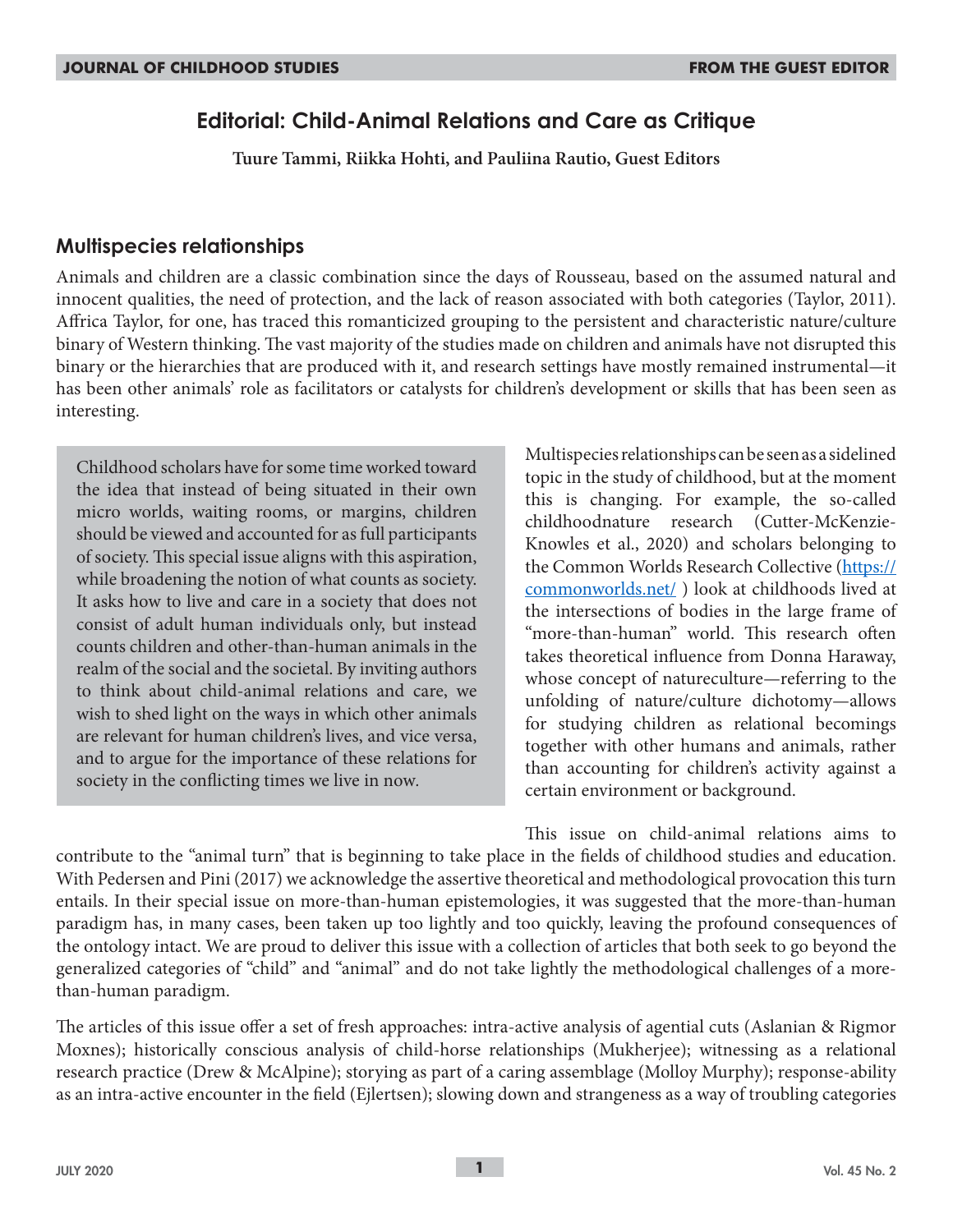#### **JOURNAL OF CHILDHOOD STUDIES FROM THE GUEST EDITOR**

of childhood/nature/culture (Mulvenna); and touch as a way of knowing and making worlds (Tammi & Hohti). In various ways, all of these approaches impose an ontological engagement or entanglement where the researcher subject "recasts herself as sensibility" (Mulvenna, this issue).

## **Care as critique**

According to Joan Tronto's (2010) broad definition, care is "*everything that we do* to maintain, continue and repair 'our world' so that we can live in it as well as possible" (p. 160, italics added). The authors of this special issue engage in various explorations of what this "we" and "our world" involves, suggesting that a relational notion of care can disturb the anthropocentric thought systems that have long framed our understanding. Thinking about how other animals participate in and do care work, for instance, is important considering that many animals are now facilitated as therapeutic and pedagogical animals in a range of children's spaces (see e.g., Mukherjee in this issue).

This collection of articles suggests that care can help us to explore the complexities of lived relations—situated assemblages of different scales of vital yet noninnocent world making. Care is not a promise of a "happy ending" (Molloy Murphy, this issue) because, as Maria Puig de la Bellacasa (2017) suggests, care is ultimately about thick and impure involvement in the world. Care is thus active world making that still insists on the uncertain ethics of "as well as possible." Care as a research practice means giving specific attention to those situations in which the question of how to care is persistent but not easily answerable. The impetus of not knowing—a lack of solutions that could establish final peace—but acknowledging the need to respond anyway is well present in the articles of this selection.

But why think about care in connection with children and animals? After an era of intense theoretical development in the field of childhood studies, we find that there is currently a moment of frustration in reviewing what can be accomplished by material and relational theorization. The topic of this issue is our effort to surpass the general reaffirming of relationality and interdependence and to take at least one tiny step toward what might come after (Kraftl, 2020). Recent feminist perspectives, such as those offered by Tronto (2010) and Puig de la Bellacasa (2017), have shown us that care is a topic worth serious thought in today's world, but also, and perhaps more crucially, a tool for doing situated critique within the frame of relational ontology. And importantly, care is not necessarily associated with warm affects or good intentions: Caring can also be burdensome, undervalued, even coercive (Murphy, 2015), and practices of care can be seen as ultimately uncertain and impure—in all, "noninnocent" (Puig de la Bellacasa, 2017).

Talking about research interests as "matters of care" allows us to embrace the simultaneous dimensions of feelings fondness, worry, trouble, concern (Murphy, 2015)—and work. In addition, care shapes research beyond the choice of topical interest, gesturing to a close examination of the affective, material, and ethical/political dimensions of particular situations, dimensions which can also be in tension with each other (Puig de la Bellacasa, 2017). The materiality of care emphasizes the hands-on work that living in relations involves. In connection with other-thanhuman animals, engaging with care in research can help us broaden our conceptions of knowing to encompass not knowing, as well as approaches such as nonverbal "attuning" (Despret, 2016) and "passionate immersion" in multispecies relations (van Dooren et al., 2016). Ultimately, care provides a mode of critique that might matter more than ever amid the complexities we live in right now—the multiple overlapping environmental crises of mass extinction, deforestation, and (at the time of writing this editorial) the COVID-19 pandemic. This critique is neither critical in a corrosive fashion nor naïve in its optimism but primarily constructive and affirmative. It offers a way to disturb our sense of comfort and accomplishment in a way that does not paralyze, helping us to "stay with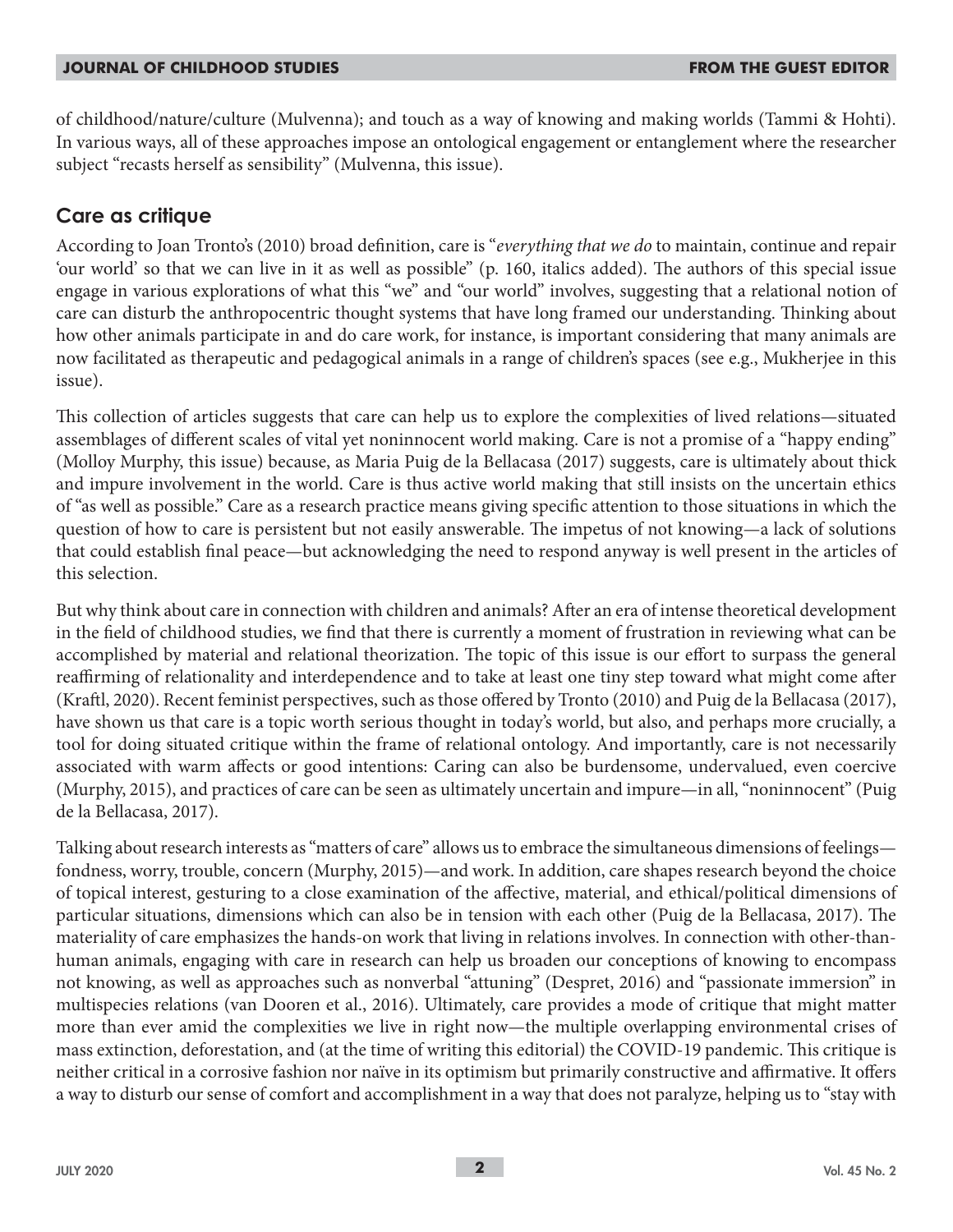the trouble" (Haraway, 2016) while not losing the "horizon of hope" (Braidotti, 2013).

One of the political and ethical dimensions that come under scrutiny with the notion of care as critique is the commercial assemblages that turn animals into commodities and resources for human use. While animals have always been present in children's lives, today's urbanization and industrialization have diminished the variety of such encounters (Rautio, Tammi, & Hohti, forthcoming). At the same time, societies have made themselves dependent on industrial farming, and the pet industry is growing. Indeed, the dominant strand within the study of child-animal relations reports on the positive effects that pets have on children's socio-emotional skills and wellbeing (Daly & Morton, 2003; Jacobs Bao & Schreer, 2016; Vidovic et al., 1999). The anthropocentric hierarchization of species is noninnocently entangled in these "affective economies" (Ahmed, 2004) and assemblages of biopower, highlighting the importance of a deeper examination of the productions and practices of care. Those animals not fit for the human temporalities and spaces of care become dropouts of the companion animal industry complex—"rescue" animals (if not euthanized). The conclusion is an acknowledgement of the inherent and difficult complexity of child-animal relations. While emotionally rewarding, characterized with love and proximity, and often significant for the children and nonhuman animals involved, most child-animal relations in contemporary societies are situated on a continuum of what Thom van Dooren (2014) calls "violent-care."

## **Troubles full of wonder**

The seven articles included in this issue contribute to the growing archive of multispecies stories of children's worlds. While activating the speculative potentials of storytelling (e.g., Haraway, 2016) that effort to broaden the existing and dominant vocabularies and imagination, these stories are not told without hesitation and uncertainty concerning the possibility to tell about other animals' worlds. Thus, speculative storytelling is regarded as a practice of care itself, given that stories need work to endure long enough to be told and retold; they involve affects and produce versions of bodies while drawing connections and boundaries between them. Adapting Haraway's (2016) thinking, it matters what stories we tell stories with. For example, Amy Mulvenna (this issue) explores the ways responsibility and accountability are embedded in our storytelling practices; she encourages us to tell stories that think with "the liveliness of our own more-than-human world that is so full of wonder."

The special issue is opened by an "ideas from practice" entry by Angela Molloy Murphy. Situated in a homebased setting, the article grapples with the question "When our care for another cannot ensure them a 'happy ending,' how does our care matter?" The practices of care as well as actual lives and deaths involved in the fostering activity of the early childhood centre provoke the author to revisit the enduring question regarding the value of our care for creatures with precarious futures. A particular encounter with a piglet sparks a deeper inquiry into how environmental problems (forest fires), the sometimes-forceful practices of feeding, emergence of trust and attachment, and practices of the animal industry entangle in the material complexities of care. When the day comes to bring the pig back to the farm, there is no promise of a happy future.

In their article on touching, Tuure Tammi and Riikka Hohti draw attention to material caring practices and the ways human hands are involved in them. Focusing on how the bodies of both humans and nonhuman animals engage in practices of care and the common touching practice of stroking, they consider touch as a world-making dance in which embodied knowing and not knowing are at play. The authors argue that both humans and other animals participate in the politics of regulation and boundary making through touch. Such bodily dances are likely to involve unequal power relations—taken-for-granted human exceptionalism and superiority—however, they also remain "open and precarious, thus also allowing the disruption of these very same ideas as well as other toxic imaginaries."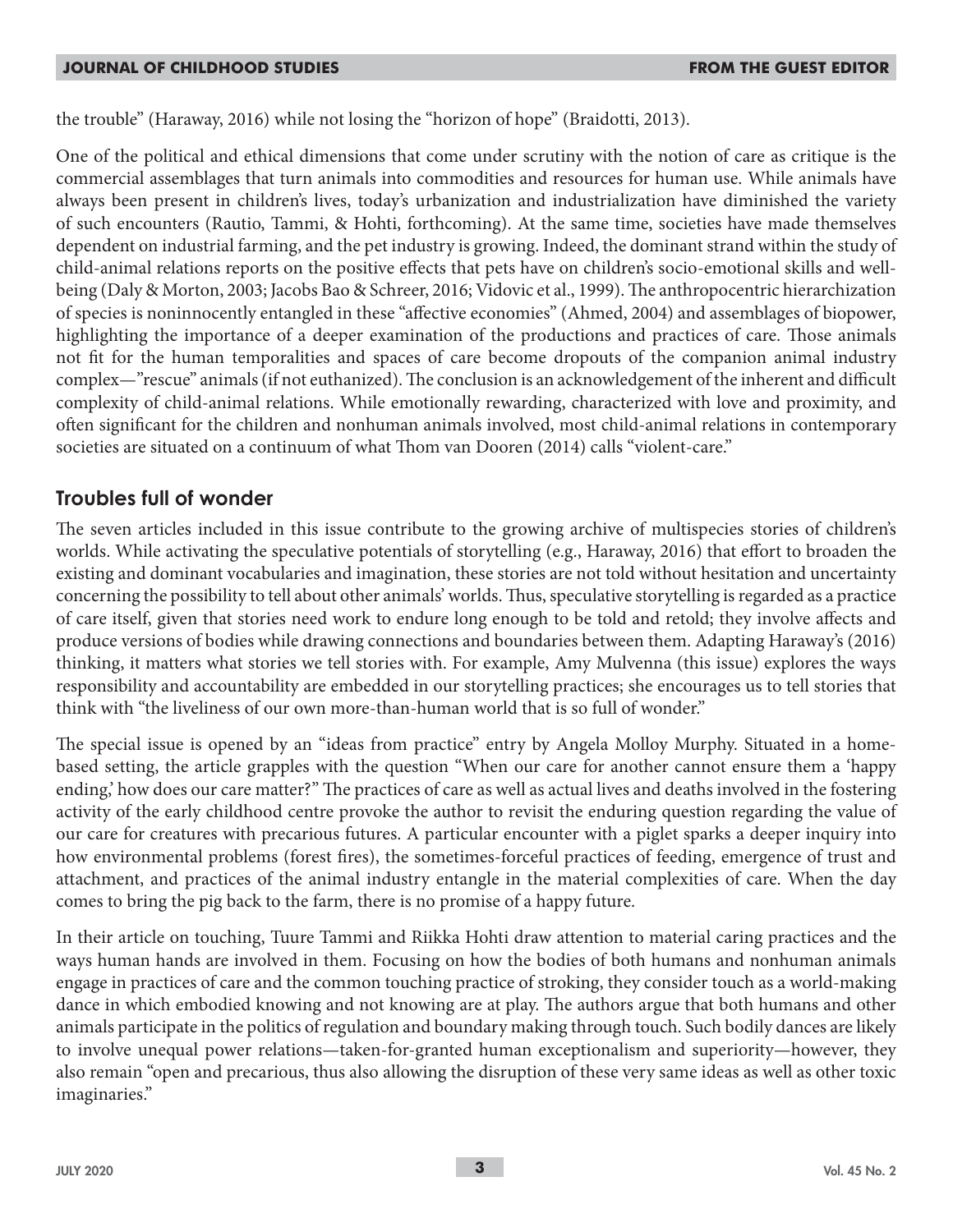A story about both real and imaginary relations with more-than-human others unfolds in John Drew and Kelly-Ann MacAlpine's article on witnessing the ruins. Starting from the observation that early childhood educational approaches to care are often decontextualized from ecological and more-than-human precarities, as well as the economic influences contributing to such precarities, the authors ponder how educators and scholars might reclaim and augment the politics of care. Through storying everyday encounters with "real, shadowy, and mythical" animals of the forest and children's questions about them, they explore the possibility of crafting pedagogies that would, instead of escape, embrace the instability and precarity of everyday environments. The article works against outcome-driven and data/evidence-based approaches in early childhood education, emphasizing the value of cultivating curiosity while acknowledging the troubling productions of structural injustices between humans, other species, and landscapes that the children and the educators are embedded in.

The notion of vulnerability is central to Marija Ejlertsen's article that discusses conflicting enactments of care among the researcher-educator, children, and rescue animals in the context of a school for marginalized children. Working beyond "naturally" positive, unidirectional, and binary notions, the author argues that being exposed to the other and becoming vulnerable through this encounter could be productive for the emergence of care as it allows a shift or a move away from the commonplace positions of carer and cared for. They insist that a more-thanhuman relational lens can open possibilities of caring otherwise. Ejlertsen writes: "By being open to be affected and undone by the multiple possibilities of caring in the encounter, I experience the encounter in a new light, which offers everyone involved greater ontological possibilities to respond and be otherwise, not least myself."

Care is regarded as ontological engagement in Teresa Aslanian and Anna Rigmor Moxnes's article. They show how representations of animals, specifically the common cow figurine used in kindergarten play, entangle with both warm affects toward animals and more aggressive histories of human-cow relationships that are largely made imperceptible through displacement. Through their analysis of children's play with Holstein cow figurines as noninnocent care practices in the context of early childhood education, they explore how relations between children and animals and representations of animals can involve care, but not necessarily *moral* care.

The idea of displacement is also picked up by Amy Mulvenna, who offers readings with care of two children's tales by the author Shaun Tan. Mulvenna speculates on what becomes possible for the child reader of these stories of childanimal encounters, suggesting that the weirdness, surreality, and strangeness in these tales provide a possibility to depart from humancentric forms of knowing by offering an open-ended engagement and interconnectedness with the material surroundings. What emerges is a specific kind of becoming-with, one linked with slow movements and "unhurried processes of deliberation, noticing, and attending to that which is present."

Utsa Mukherjee writes about the idea of "becoming with" in his article on child-horse relationships. The discussion is based on one case in particular where the child preferred tasks of caring for the horses (mucking stables, feeding, organizing stuff) to riding the horses. Mukherjee interprets the materiality and richness of the "horse world"—the scents, sounds, practices, and habits of both horses and people caring for them—to be a world-making experience, allowing for "becoming with the horse" more than just riding a horse would. Mukherjee also stresses that the role of the horse is an active rather than a dominated one in this world making.

## **Conclusion**

Traversing the currently popular theoretical and methodological lines of posthumanism, postqualitative inquiry, and new materialism(s) and emphasizing a relational ontology, as many child-animal scholars do, is not an innocent or straightforwardly nonanthropocentric endeavour. Peter Kraftl (2020), for one, points out things to look out for. First, the prefix "post," in his view, indicates an approach that can become enamoured with continual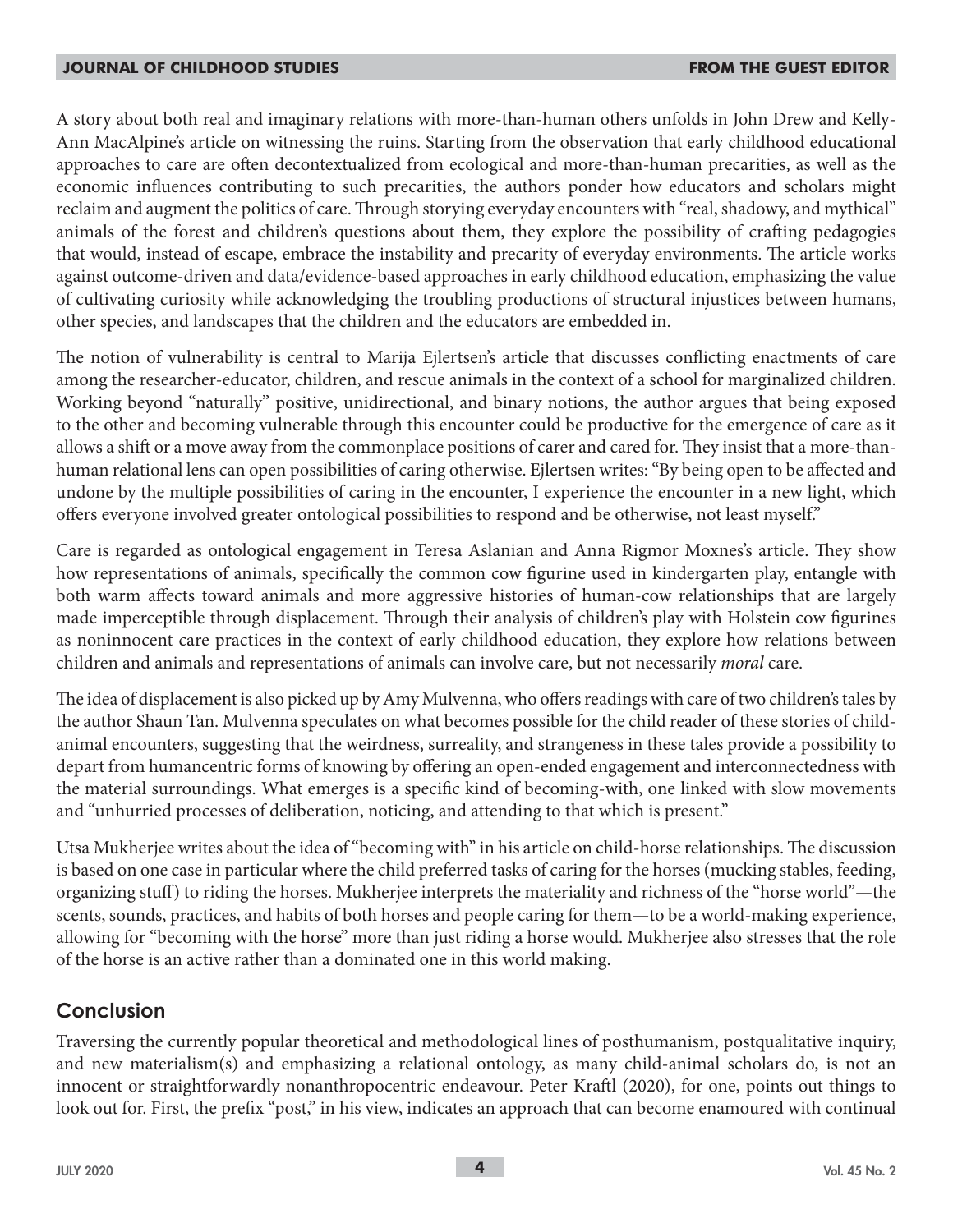#### **JOURNAL OF CHILDHOOD STUDIES FROM THE GUEST EDITOR**

search for newness and endless going "beyond" and thus cease to be able to make a real difference in the here and now. Second, the focus on relations can blur the existence of others—things and beings—outside of their relations with humans. This can lead to effacing or erasing the other, exhausting the very being of the other to the relation in focus. Kraftl's concern is that unless critically examined and situated, studies focusing on relations and stories within the "post paradigm" can unintentionally end up reinforcing white / middle-class / European privilege.

One of the rationales for creating this special issue around the notion of care as critique has been to interrupt essentializing discourses and discuss child-animal relations as situated. An idea common to many earlier studies of children and animals is the "biophilia hypothesis" (Tipper, 2011), which claims that the "universal human instinct" to care for all life is especially strong in children (e.g., Melson, 2001). Such understandings not only essentialize children (and humans) but also idealize and romanticize care as some "wholesome or unpolluted pleasant ethical realm" (Puig de la Bellacasa, 2017, p. 8). Caution regarding essentializing the experiences of others as well as idealizing and romanticizing care is critical. Childhood and child-animal relations are important contexts for exploring the complex and far-reaching effects of care because in them the above-mentioned tendencies are continuously brought to present. It is seemingly easy to have an opinion on what constitutes good care with regard to children and other animals. Approaching care as a situated practice, however, allows for more complex analyses and staying with the joyous trouble of care.

## **Acknowledgements**

As guest editors we thank all the contributing authors for sharing their passion and insights and for their patience during the process of refining this issue. We wish to especially thank the many committed reviewers for their invaluable feedback as the papers in this issue took form. Echoes of your voices and encouragement sound in the following pages. Wonderful Meagan Montpetit, thank you for guiding us through and keeping us abreast of the editorial process. Finally, we would like to remark that the editing of this special issue has been an equal contribution between the three guest editors, and the same goes for writing this editorial.